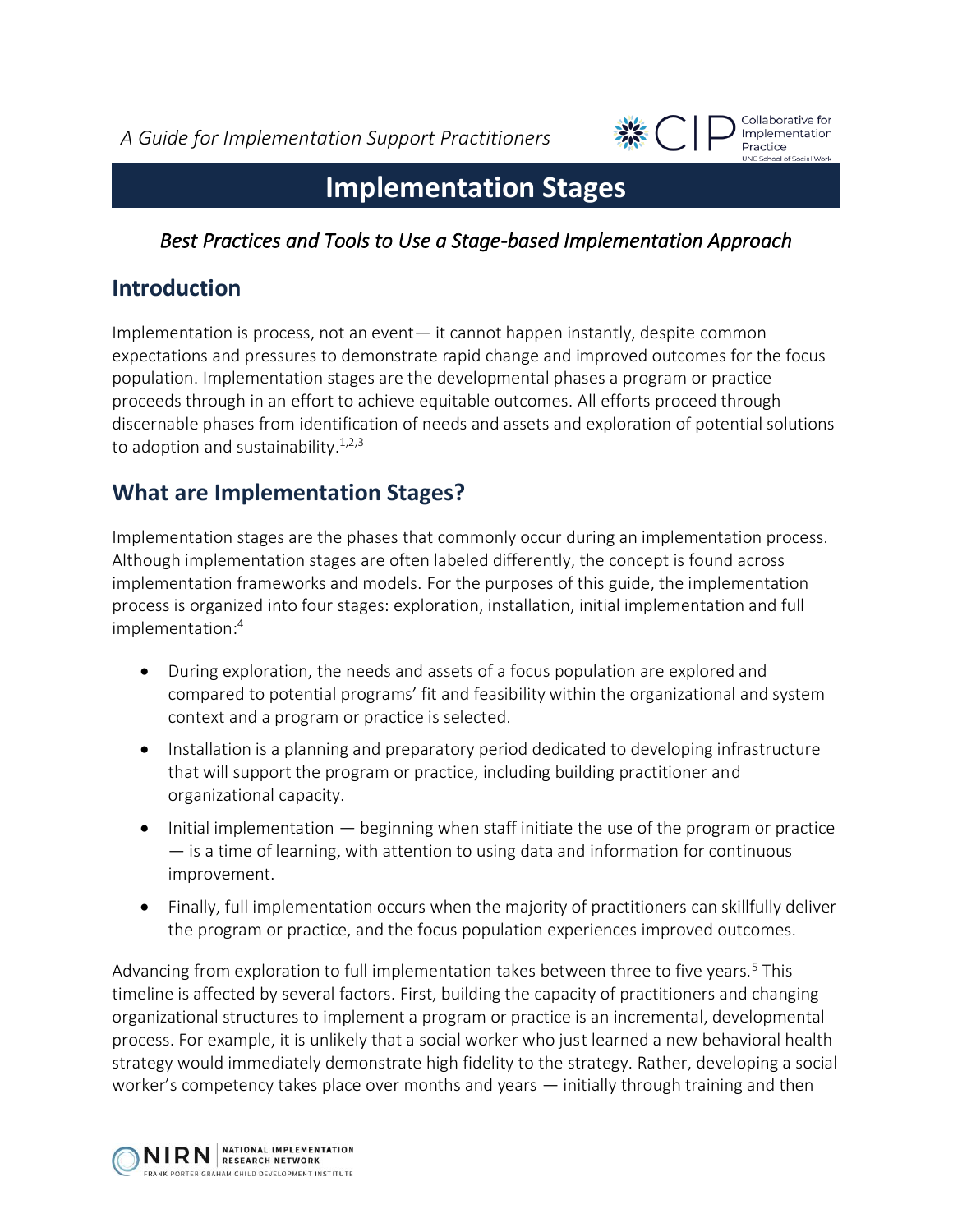through ongoing coaching, fidelity monitoring and feedback as they work with individuals and families to strengthen their practice.

Second, developing trusting and authentic relationships with stakeholders such as community partners, individuals and families is critical to ensuring implementation efforts are relevant and sustainable. This also takes time, as many public agencies and institutions may be viewed as untrustworthy and unresponsive by individuals, families and community partners who have experienced inequitable treatment or have been historically overlooked or ignored. Fostering trusting relationships and partnerships must be done incrementally, with great respect and awareness of historical and current contexts and the priorities and values of the community.

Building trust with stakeholders is another process. Many practitioners experience change fatigue as they are often asked to adjust to new ways of working without sufficient support. A demonstrated commitment over time is needed to build the trusting relationships that are foundational to implementation success. It is important that community partners, individuals and families, practitioners, and organizational and systems leaders give and receive in ways they agreed upon during the implementation process to ensure equitable and sustained implementation.

Finally, it must be acknowledged that change can require adaptation. Asking people — whether organizational staff or community or institutional partners — to take up a new practice or way of work might cause them to experience a sense of loss of what is familiar. Similarly, implementation of a new program or practice may alter the culture of an organization, and changing organizational culture takes time. Allowing time to surface and address adaptive issues that might arise, especially in the exploration and installation stages, can ultimately prevent setbacks in the later stages of implementation.

Progression through implementation stages is not always linear.<sup>6</sup> Implementation is fluid and can be affected by internal and external environmental factors, and efforts may progress and retreat across stages. For example, an organization in initial implementation of a new program might discover that unexpected legislative budget cuts require them to return to exploration to identify a new, less expensive alternative. Implementation efforts can also be in more than one stage at the same time when different aspects of a new program or different programs included in a broader initiative move forward at different rates. For example, practitioners may begin using a new family engagement strategy after being trained (initial implementation), while an implementation team is still trying to determine a process of ongoing coaching and supervision for practitioners to reinforce their use of the strategy with quality and fidelity (installation). An implementation team might also purposely sequence different parts of an initiative for implementation to reduce the burden on practitioners of starting multiple new programs and practices at the same time. Though not ideal, some stage-based activities may take more time or need reconsideration because of unexpectedly changing contexts and environments during implementation.



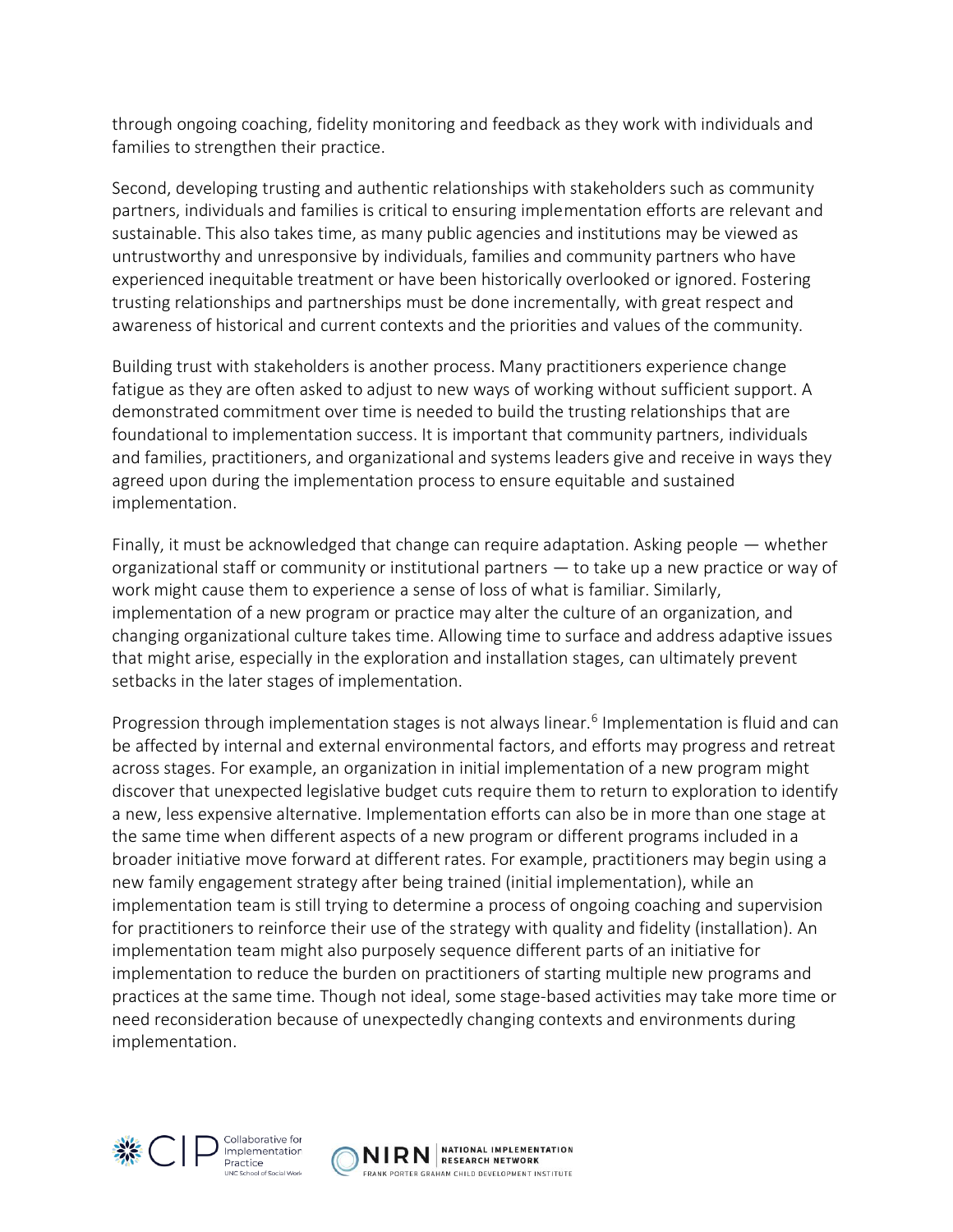## **What Are Best Practices for Stage-based Implementation?**

Implementation support practitioners may use the following best practices in supporting a stagebased approach to implementation:

- Identify the implementation stage(s). Use the implementation stages to assess a program or practice's status and identify its current stage of implementation. Implementation may be in more than one stage at the same time; this is particularly true for initiatives implementing more than one practice or program.
- Use stage-based implementation activities. At each stage of implementation, key implementation activities are necessary to ensure continued progress. <sup>7</sup> Once a program or practice's stage has been determined, teams can use this information to identify implementation activities that are necessary and appropriate for the stage or stages they are in. Benchmarks related to each of these activities can also be used to assess implementation progress within and across stages. Each implementation stage requires attention to identifying, building and refining infrastructure and to the use of data to support communication and improvement.

Implementation support practitioners support implementation teams who should lead and carry out the work across stages. Organizations might require external support in forming an implementation team, and teams in the early stages of implementation might not be well equipped to carry out all of the stage-based activities. The implementation team might need ongoing support from organizational leaders, purveyors of the program or practice and/or external facilitators or technical assistance providers.

Identifying an effort's implementation stage will help ensure the use of appropriate stage-based activities. For example, a public agency interested in better serving those who have experienced domestic violence may feel pressure to send all practitioners to a new training that happens to be available; however, the training may not be well matched to the focus population's needs and assets. Given that this is a new effort, the agency should begin with the exploration stage and start by engaging key stakeholders including practitioners, community partners, individuals and families — to develop an understanding of the specific needs and assets of those who have experienced domestic violence in the community. Stakeholders can then use this shared understanding to select a program or practice that best meets the focus population's needs. At this point, the agency can consider which training might best support practitioners who will deliver the program or practice. Skipping necessary stage-based activities (in this example, stakeholder engagement) can result in mismatched strategies and resources that can compromise the effort's relevance and sustainability.

Stage-based implementation activities can also be used to build implementation plans, define a scope of work for an implementation team or develop a workplan or Gantt chart. When an implementation effort straddles more than one stage, consider activities from each of the identified stages.



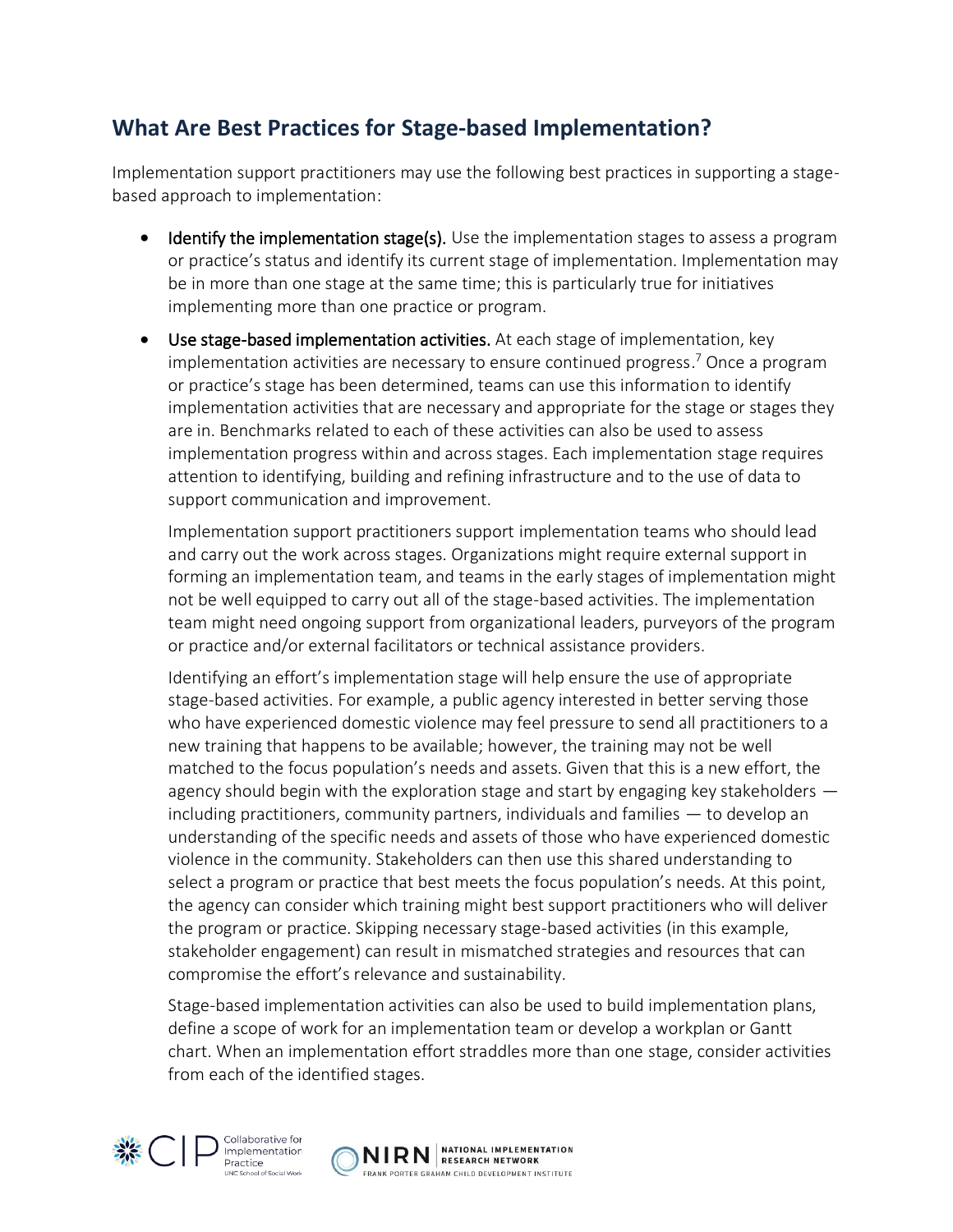# Stage-based Implementation Activities

| Exploration -  | Develop an implementation team (identify members and build buy-in) to<br>$\bullet$           |
|----------------|----------------------------------------------------------------------------------------------|
| Engage and     | support the work as it progresses through the stages.                                        |
| explore        | Identify needs and assets within a community and focus population.<br>٠                      |
|                | Identify and learn about programs or practices that potentially align with the<br>$\bullet$  |
|                | community's needs and assets.                                                                |
|                | Grow relationships with practitioners, organizational and systems leaders,<br>$\bullet$      |
|                | community partners and the focus population to support implementation.                       |
|                | Assess practitioner, organizational and community readiness for<br>$\bullet$                 |
|                | implementation, and foster readiness for change.                                             |
|                | Develop communication processes to support the work.<br>$\bullet$                            |
|                | Learn what it takes to implement the program or practice effectively, including<br>$\bullet$ |
|                | what is needed for: 1) optimizing community buy-in; 2) developing staff                      |
|                | competency for the program or practice; and 3) instituting organizational and                |
|                | systems changes needed for implementation (such as policies).                                |
|                | Make a decision to proceed with selected program or practice or not.<br>٠                    |
| Installation-  | Convene the team regularly to gather and use data to assess implementation.<br>$\bullet$     |
| Plan and       | Ensure the implementation team has the appropriate knowledge, skills,<br>$\bullet$           |
| develop        | functions and authority to support infrastructure development and                            |
|                | improvement of the program or practice.                                                      |
|                | Develop timely feedback loops among community partners, practitioners,<br>$\bullet$          |
|                | leaders and the focus population to ensure two-way, inclusive communication.                 |
|                | Gather feedback on how the program or practice will be implemented from<br>$\bullet$         |
|                | stakeholders including community partners, individuals and families,                         |
|                | practitioners and leaders.                                                                   |
|                | Identify what data will be used to measure implementation progress.<br>$\bullet$             |
|                | Discuss how data will be used to support communication, decision making and<br>$\bullet$     |
|                | continuous improvement.                                                                      |
|                | Assess, secure and develop the necessary implementation infrastructure to put<br>$\bullet$   |
|                | the program or practice in place as intended.                                                |
| Initial        | Convene the team regularly to gather and use data to assess implementation.<br>$\bullet$     |
| Implementation | Gather data and feedback through multiple sources including individuals and<br>$\bullet$     |
| - Initiate and | families to check in on how implementation is going.                                         |
| refine         | Develop improvement strategies through the implementation team's analysis                    |
|                | of data and feedback.                                                                        |
|                | Communicate with practitioners, leadership, community partners and the focus<br>$\bullet$    |
|                | population about progress, improvement strategies and successes.                             |
|                | Use data to refine the implementation infrastructure.<br>٠                                   |
| Full           | Convene the team regularly to gather and use data for ongoing improvement.<br>$\bullet$      |
| Implementation | Plan for and secure necessary resources to sustain the implementation team<br>$\bullet$      |
| - Sustain and  | and the use of the program or practice.                                                      |
| scale          | Collect and analyze fidelity and outcomes data.<br>$\bullet$                                 |
|                | Communicate with and gather feedback from practitioners, leadership,<br>$\bullet$            |
|                | community partners and the focus population about implementation progress,                   |
|                | improvement strategies and successes.                                                        |
|                | Monitor and improve infrastructure as needed.                                                |





 $\big($ 

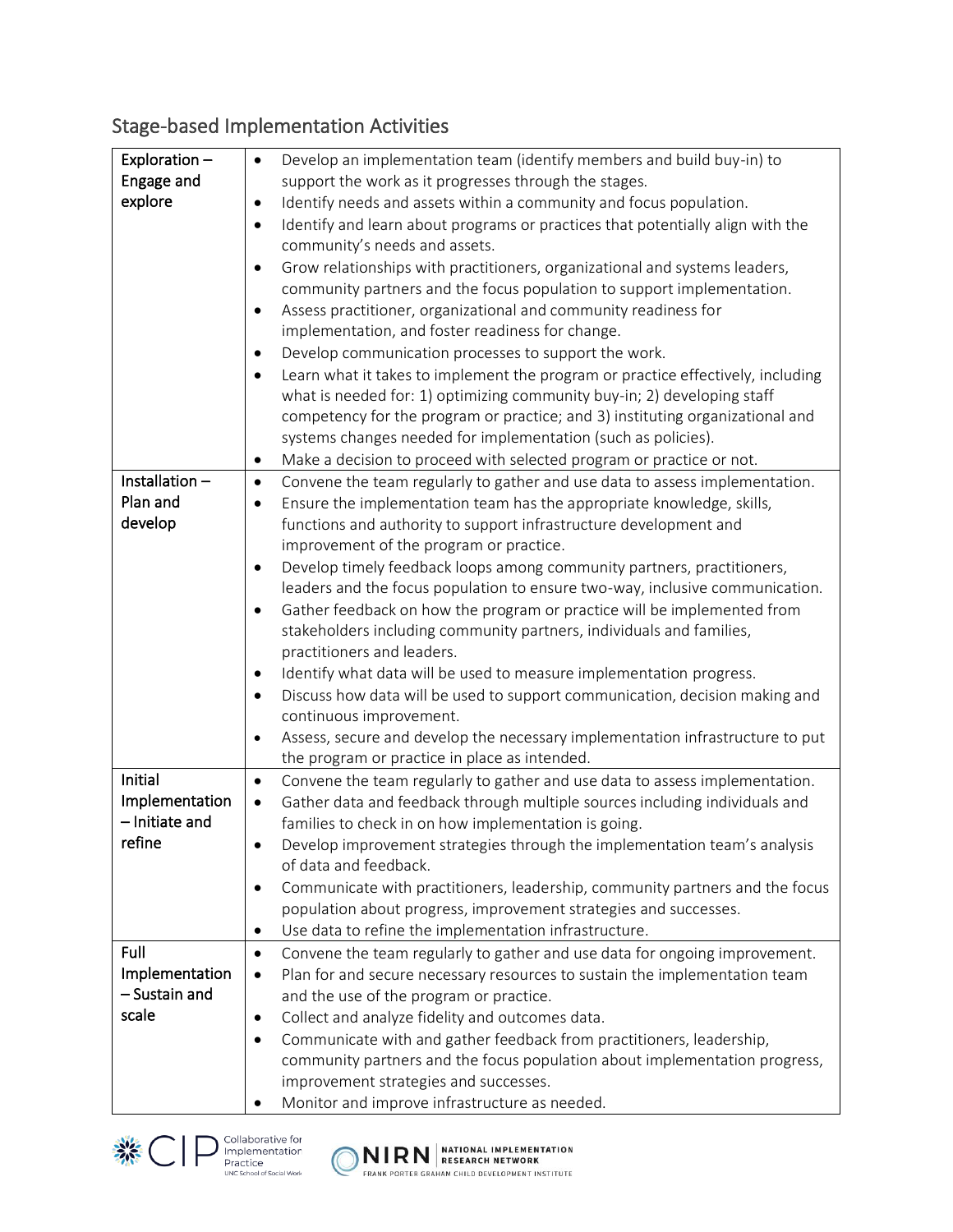Examine evidence of implementation outcomes to assess progress. In addition to having different developmental activities, each implementation stage also has different outcomes. While success is often defined as achieving measurable improvements for focus populations, exclusively focusing on individual or family-level outcomes data can limit our understanding of interim implementation successes and challenges and focusing on population-level results is unrealistic prior to full implementation. Implementation support practitioners help teams select expected outcomes to assess progress and identify necessary improvements at each stage. Although stages often overlap, sufficient progress should be made at each stage to be adequately prepared for the next stage. When working with a well-defined and operationalized program or practice, teams can examine evidence in the form of completed activities or products to assess progress between stages. Setting performance measures and targets for each implementation stage is another way of tracking progress and determining readiness for the work ahead. Teams can also use logic models to assess whether program outputs such as staff trainings are achieved in the installation stage, and whether short-term outcomes, interim outcomes and population-level results are achieved, as expected, during initial and full implementation stages.

| Exploration – Engage     | Installation - Plan and | Initial Implementation   | Full Implementation $-$   |
|--------------------------|-------------------------|--------------------------|---------------------------|
| and explore              | develop                 | - Initiate and refine    | Sustain and scale         |
| Acceptability:           | Adoption: Intention and | Feasibility: Extent to   | Sustainability: Extent to |
| Perception among         | action to support       | which the program or     | which the program or      |
| stakeholders that the    | uptake of the new       | practice can be used     | practice is               |
| given program or         | program or practice     | within the given setting | institutionalized in the  |
| practice is satisfactory | including building      |                          | implementing site         |
| because it addresses     | practitioner and        | Reach: Extent to which   |                           |
| the identified needs     | organizational capacity | the program or practice  |                           |
| and strengths of the     | to begin the program    | is integrated in the     |                           |
| focus population         | or practice             | practice setting         |                           |
|                          |                         |                          |                           |
| Appropriateness:         |                         | Fidelity: Degree to      |                           |
| Perception among         |                         | which the program or     |                           |
| stakeholders that the    |                         | practice is being        |                           |
| program or practice is   |                         | delivered as intended    |                           |
| good fit and relevant    |                         |                          |                           |
| for the focus            |                         | Implementation cost:     |                           |
| population and the       |                         | Cost impact of           |                           |
| practice setting         |                         | implementing the         |                           |
|                          |                         | program or practice      |                           |

### Stage-based Implementation Outcomes<sup>8</sup>

Use implementation stages to communicate with stakeholders. By sharing information about implementation stages with internal and external stakeholders, implementation teams can establish and effectively communicate realistic expectations for progress at each stage, including when contributions to population-level outcomes or results might



Collaborative for Implementation Practice

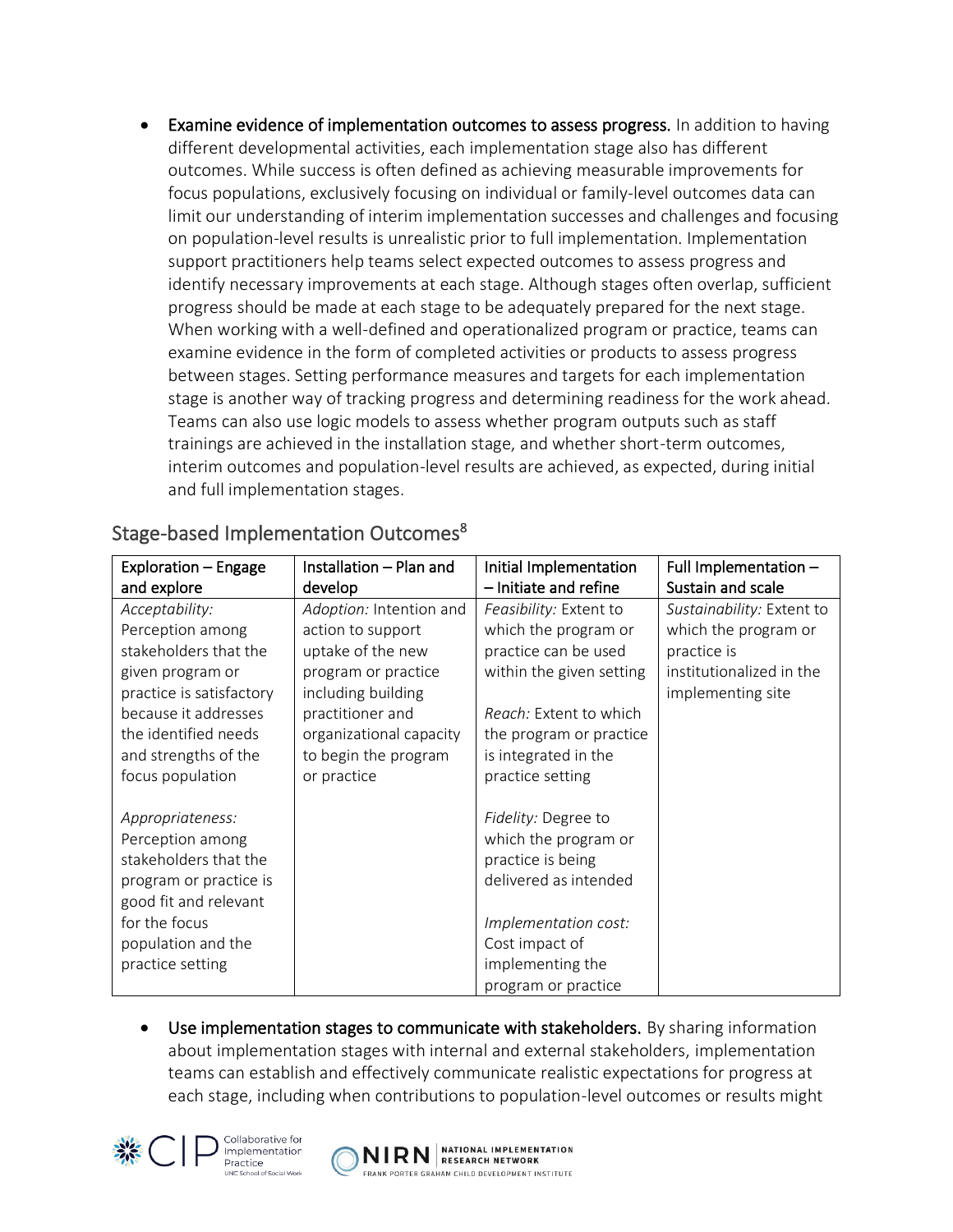reasonably be expected to be seen. They can also provide anticipatory guidance about how long implementation will take and potential pitfalls to avoid.

## **What Principles and Competencies are Needed to Engage in Stagebased Implementation?**

Implementation support practitioners help implementation teams to plan for and engage in core activities across stages such as stakeholder engagement, data collection and ongoing improvement, and bi-directional communication. Through such planning, teams can anticipate and address potential barriers to implementation. Specific principles and competencies<sup>9</sup> relevant to identifying and supporting stages-based activities are described below.

#### **Principles**

*Principles guide and underpin implementation support practitioners' work.* 

- Be curious: Ask questions, tolerate uncertainty and ambiguity while seeking clarity on relevant stage-based activities.
- Advance equity: Integrate equity components into assessment of stage(s) and progress.
- Use critical thinking: Assess context and contributing factors thoughtfully.
- Be committed: Demonstrate resilience in the face of implementation challenges across the stages.

#### Competencies

*Competencies are the necessary knowledge, resources and skills for the implementation support practitioners' work.* 

- Co-learn: Understand the system, organizational context and culture to effectively assess stage(s) and progress.
- Understand context: Continuously identify and respond to changes in the system.
- Use implementation strategies: Select the appropriate set of strategies to achieve progress at each stage.
- Conduct improvement cycles: Help to identify and gather relevant stage-based data about the progress of implementation.
- Build capacity: Work with stakeholders to assess capacity strengths and needs emerging during the implementation process.
- Grow and sustain relationships: Build trust with stakeholders by modeling transparent assessment of stage(s) and progress.
- Tailor support: Provide support that matches the implementation goals at each stage
- Communication: Communicate progress at each stage.